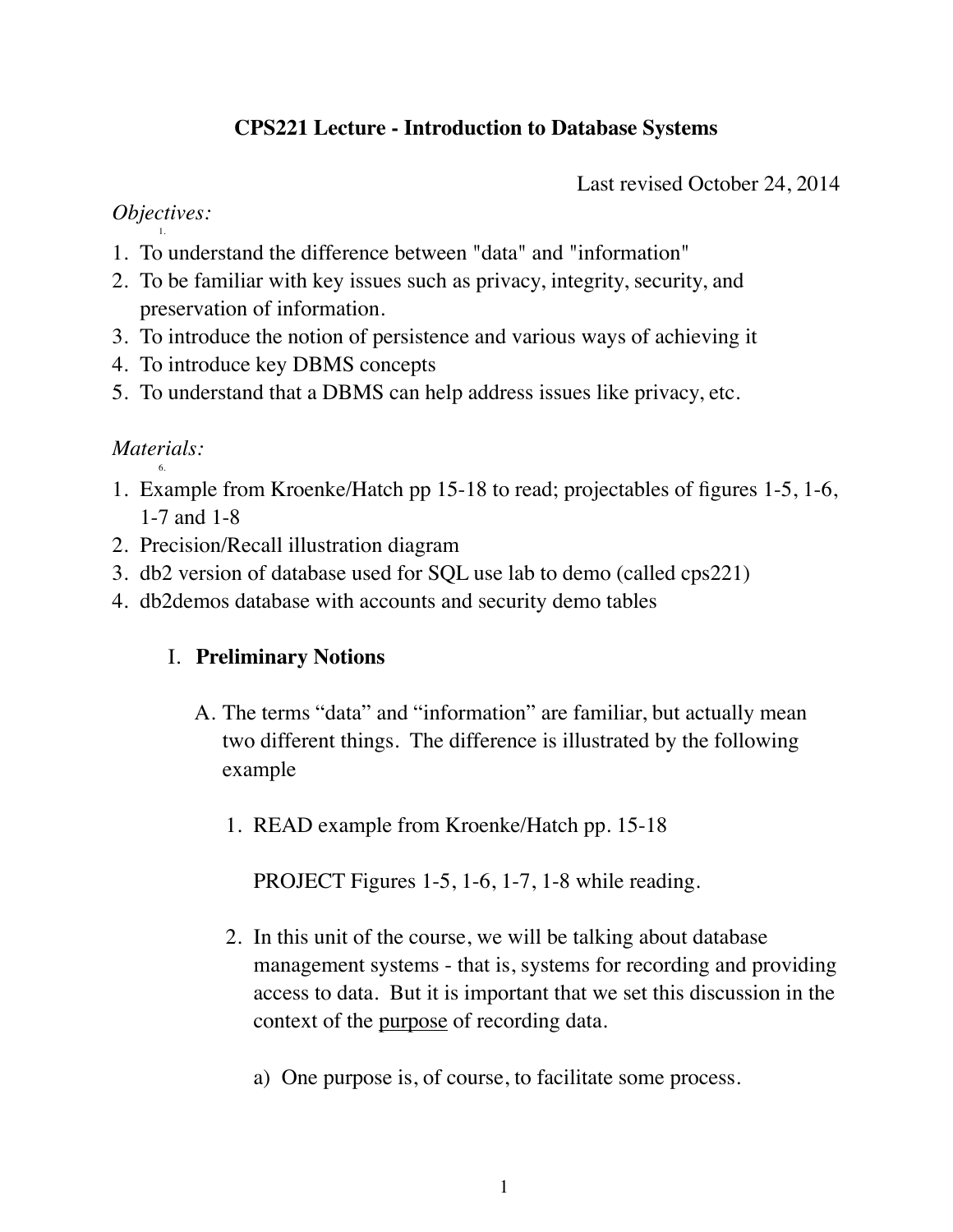- (1)For example, a database at Gordon keeps track of current enrollments in courses and academic history to facilitate the day to day operations of the college and to furnish transcript information alumni will need. (You would be rather unhappy if you applied to a job or graduate school and the college couldn't furnish any record of the courses you completed here!)
- (2)Again, a database at an ecommerce site like Amazon keeps track of orders to facilitate shipping what you have ordered and billing your credit card - as well as making recommendations of items you might like the next time you visit the site.
- b) But the raw data can also be processed in various ways to provide information needed for operations.
	- (1)For example, data in the registration database can be used to generate information as to what individuals are close to graduation based on total credits earned, or what individuals have exhibited stellar academic performance (based on a gpa computed from academic history information) and thus merit graduation with honors, etc.
	- (2)An ecommerce site may use information about what items are often purchased together to facilitate recommendations along the lines of "you might also like ..."
- c) Moreover, often the raw data will be processed in various ways to provide information needed for decision-making.
	- (1)Course registration data can be processed to provide information about under-enrolled courses or courses needing additional sections.
	- (2)An ecommerce site may also use information about what items are not selling well to facilitate decisions about what items to feature or stop carrying.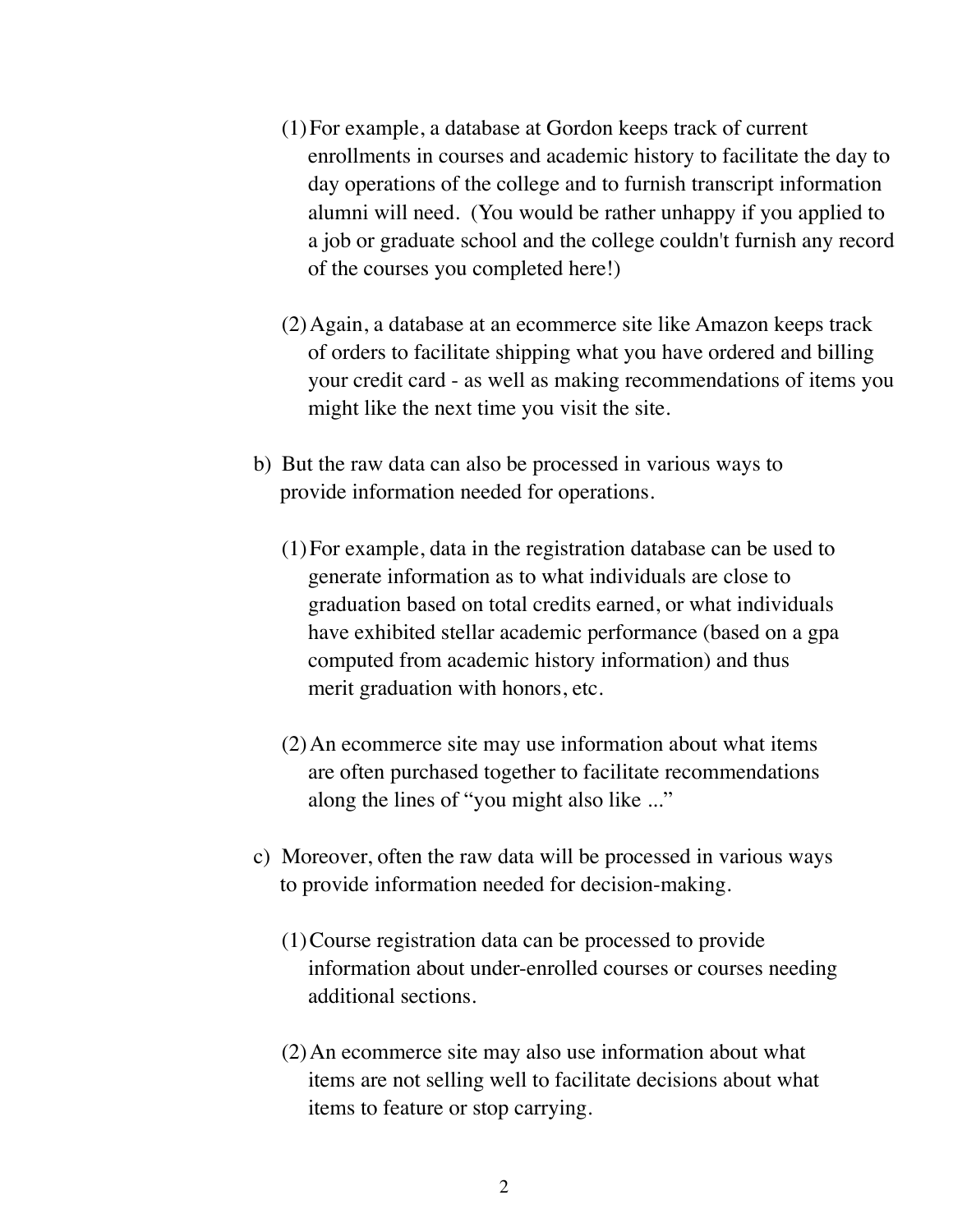- B. When discussing information systems, there are several metrics we need to consider.
	- 1. Two are already familiar metrics of performance. Let's quickly review them.
		- a) Throughput. What is this?

ASK

In the case of a DBMS, we need to ensure that system throughput is adequate for the demand. Consider what would happen to an ecommerce site, say, if the throughput of its database system were less than the rate of customer transactions!

b) Response Time. What is this?

ASK

Again, with interactive users, this can be critical. Who would choose to make use of an ecommerce site if the response time to queries were consistently too slow?

- 2. When dealing with information retrieval, two other metrics are also important.
	- a) Precision the fraction of retrieved instances that are actually relevant to the query.
	- b) Recall the fraction of instances that are actually retrieved.
	- c) The following diagram (taken from Wikipedia) illustrates this:

PROJECT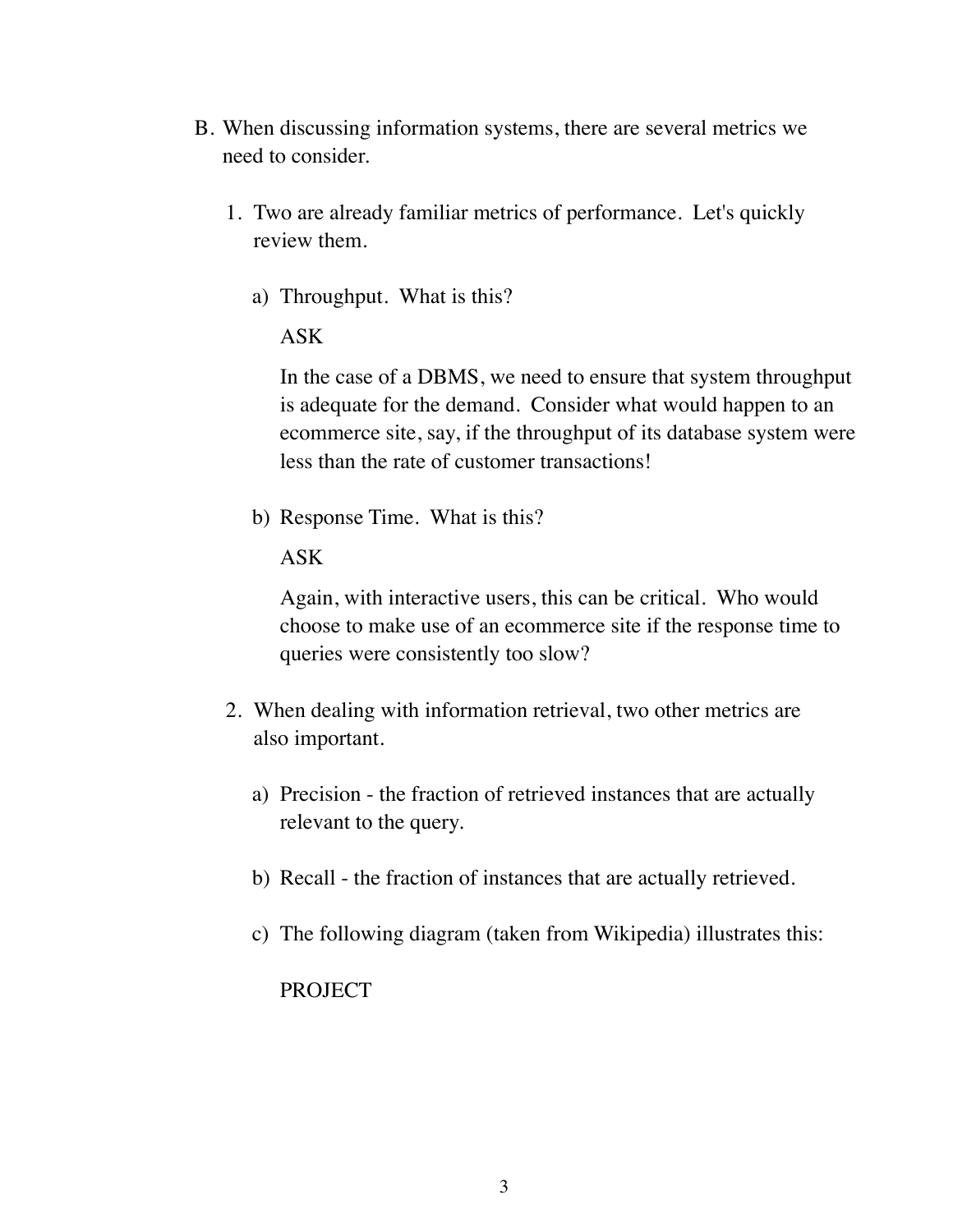

모 In this figure the relevant items are to the left of the straight line while the retrieved items are within the oval. The red regions represent errors. On the left these are the relevant items not retrieved (false negatives), while on the right they are the retrieved items that are not relevant (false positives).

- C. Another concern when dealing with information systems is centralization versus decentralization.
	- 1. This is concerned with the concentration of planning and decisionmaking responsibility in a single central location (e.g. the headquarters of an organization) - called centralization - rather than having many of these responsibilities being spread out across many places in the organization - called decentralization.

Example: At Gordon

a) Planning and decision-making regarding course content is decentralized - each faculty member is responsible for the details of course content, etc.

If a centralized approach were taken, faculty would be given a detailed structure for the course which they would have to follow.

b) On the other hand, responsibility for the life and conduct statement is centralized in the hands of the Trustees - meaning that everyone at Gordon is held to the same standards.

If a decentralized approach were taken, different groups on campus (e.g. different dorms) could have their own life and conduct standards.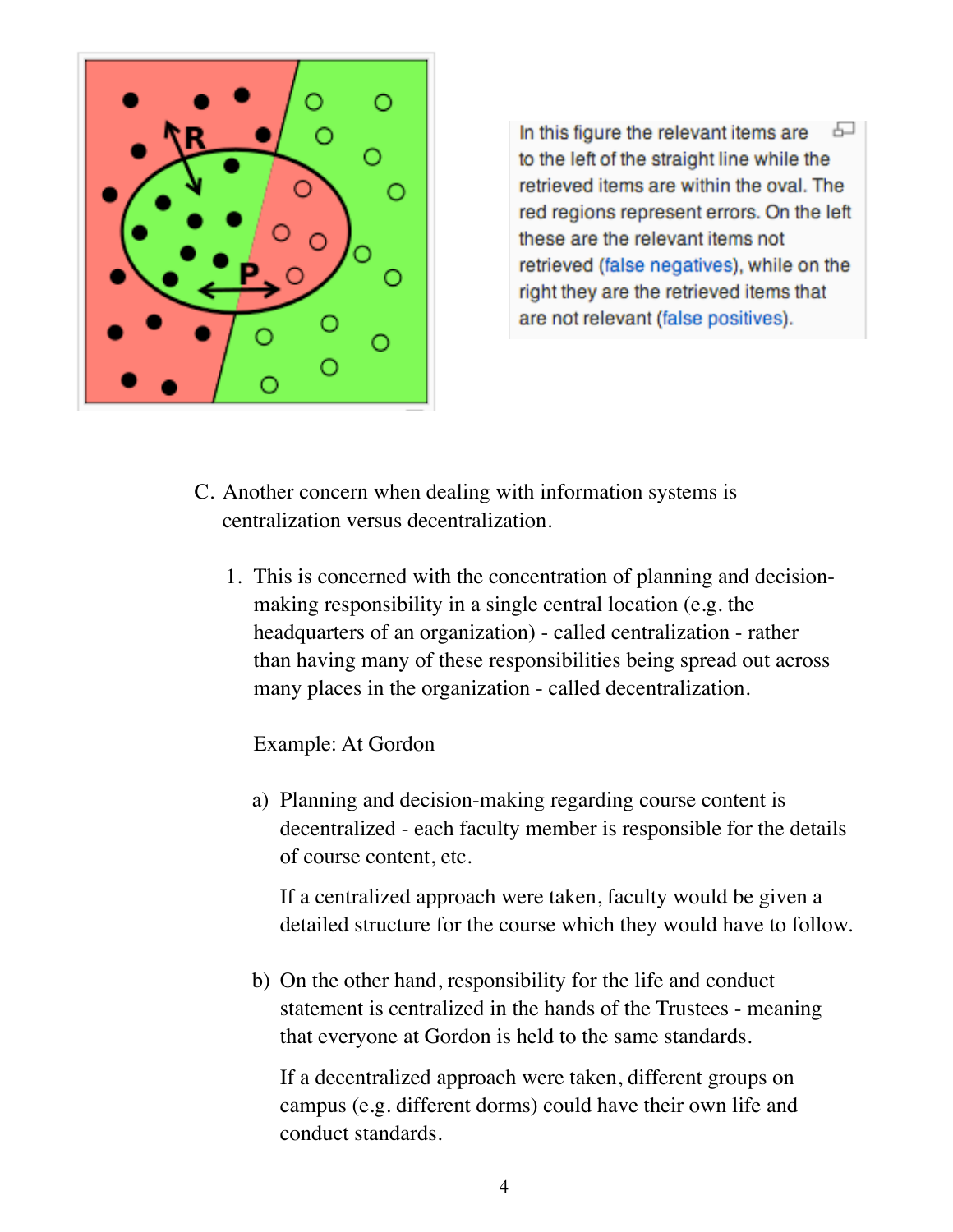- 2. The structure of an information system can impact centralization versus decentralization.
	- a) Where control of information is concentrated in one place, planning and decision-making responsibility tends to be centralized.
	- b) Where control of information is distributed, planning and decision-make tends to be decentralized.
- D. When dealing with data about individuals, a number of other very important issues arise.
	- 1. Issues pertaining to data privacy.
		- a) In essence, privacy is the right of the individual to control who may access information about them. In the US (and indeed in many parts of the world) privacy laws regulate access to personally identifiable information including medical, educational, and financial records.
		- b) Of course, privacy cannot be absolute.
			- (1)Our tax system, for example, requires the disclosure of certain financial information to agencies like the IRS. However, there are regulations governing disclosure of such information.
			- (2)In the US, certain information about us is considered to be part of the public record, and hence available to anyone. Some examples of things in the public record include:
				- (a) Vital statistics such as birth and death information.
				- (b)Property ownership information
				- (c) Most records of court proceedings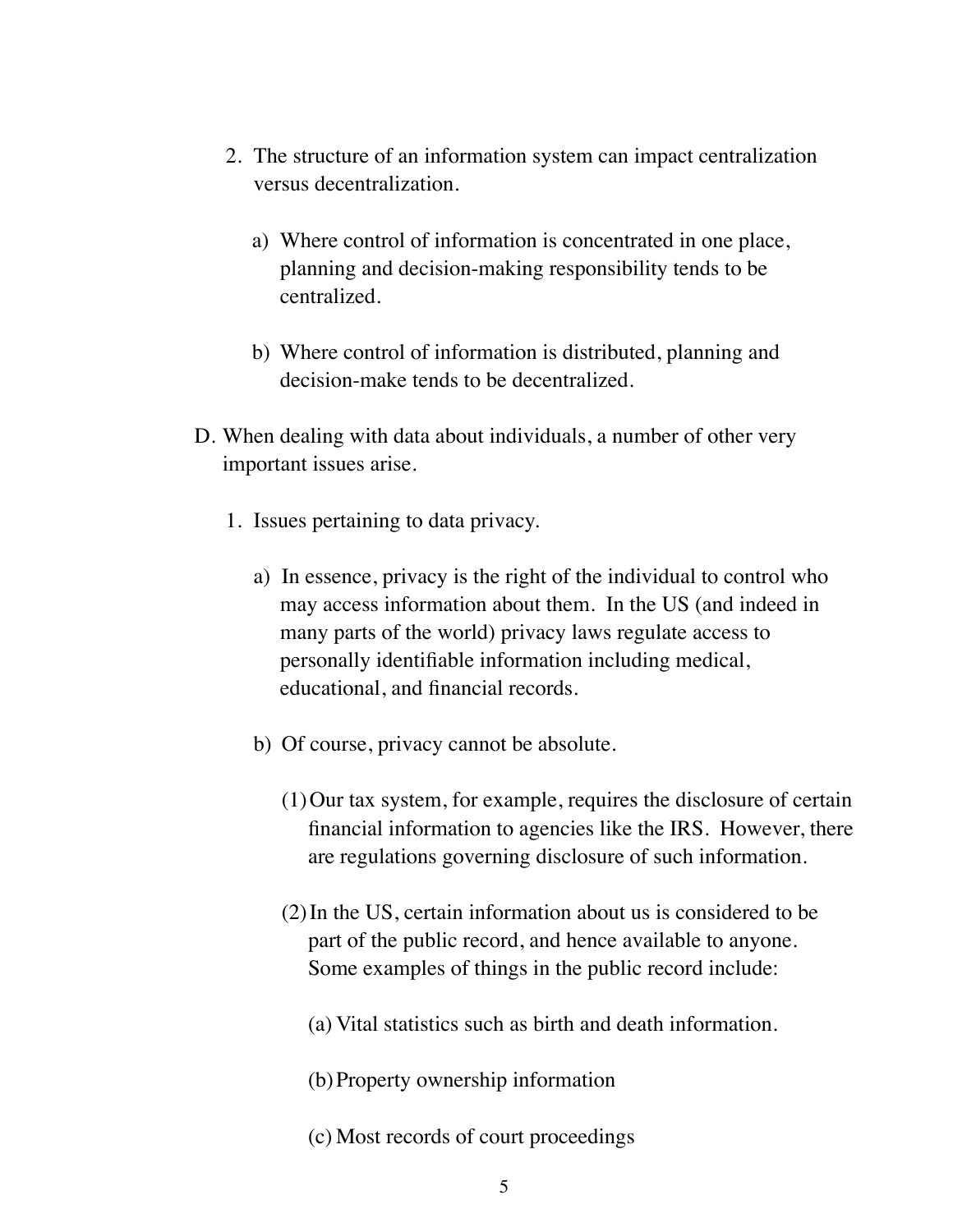- (d)Information about elected officials and government employees, including official correspondence, salary information, etc.
- 2. Issues pertaining to data integrity.
	- a) Integrity is concerned with the accuracy of data.

For example, with regard to your grades, privacy is concerned with who may have access to them, while integrity is concerned with being sure they are accurately recorded

- b) Data integrity begins when data is first stored in a system. But it goes beyond that, since data is subject to corruption
- c) A classic example concerns the corruption of data that can result from concurrency if appropriate measures are not taken.

Example:

Suppose a husband and wife share a checking account. Suppose that, at precisely the same time, one partner is depositing \$200 to their checking account, while the other is withdrawing \$100. Suppose, further, that the initial balance in the checking account is \$1000 - so that the correct balance, after both operations, should be \$1100.

If the software that accesses the account does not adequately deal with concurrency, either of the following scenarios is possible.

(1)Deposit transaction reads current balance \$1000 Deposit transaction adds \$200 to yield \$1200 Withdrawal transaction reads current balance \$1000 Withdrawal transaction subtracts \$1000 yielding \$900 Deposit transaction writes updated balance \$1200 Withdrawal transaction writes updated balance \$900

Final balance is \$200 too low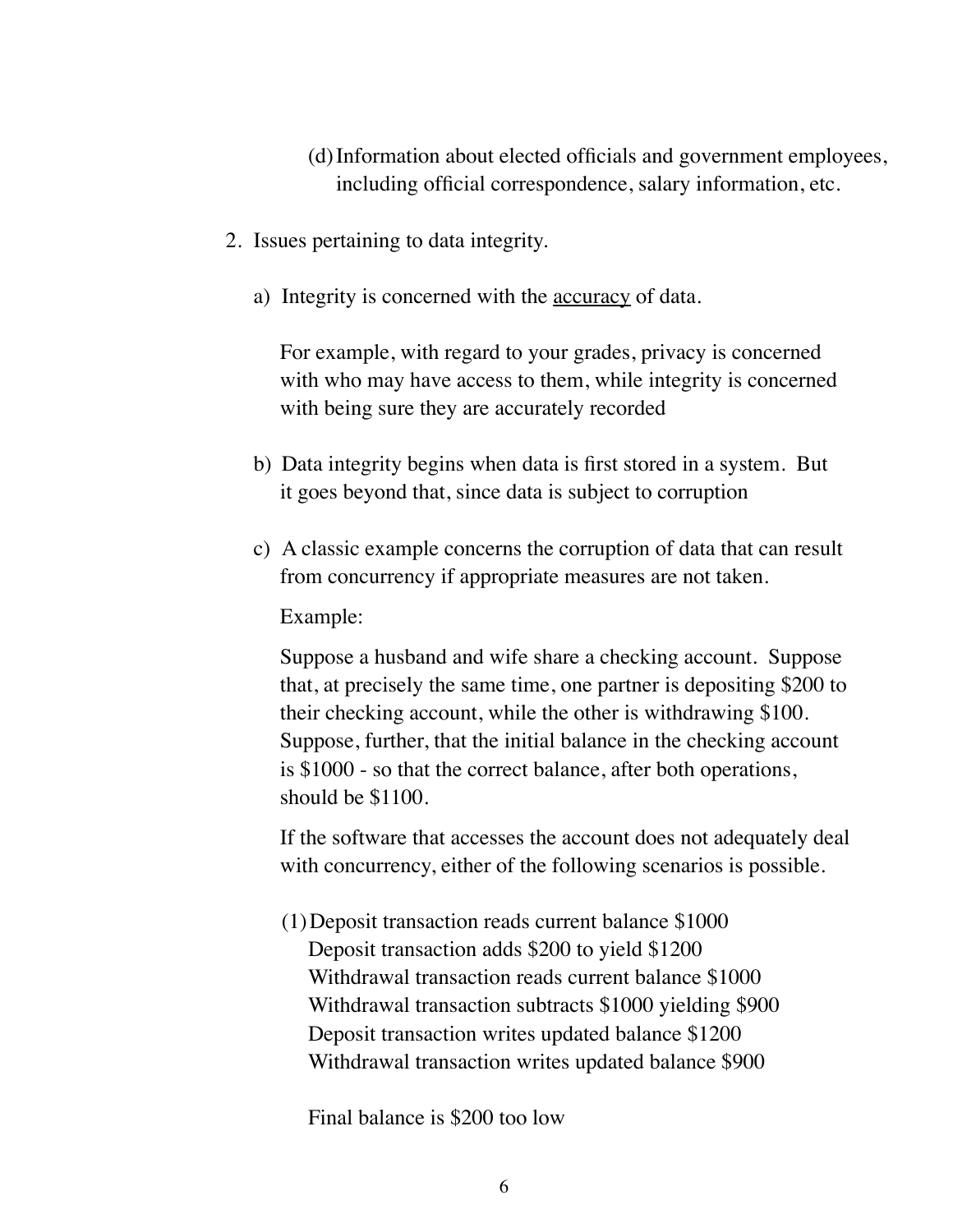(2)Deposit transaction reads current balance \$1000 Deposit transaction adds \$200 to yield \$1200 Withdrawal transaction reads current balance \$1000 Withdrawal transaction subtracts \$1000 yielding \$900 Withdrawal transaction writes updated balance \$900 Deposit transaction writes updated balance \$1200

Final balance is \$100 to high

(3)Issues pertaining to data security.

Security is concerned with protecting data against

- (a) Access by unauthorized individuals
- (b)Modification by unauthorized individuals. Clearly, data privacy is not possible if unauthorized individuals can access data which should be private; and data integrity is not possible if unauthorized individuals can change information.
- (4)Issues pertaining to data preservation.
	- (a) There are many situations in which the loss of data can have dire consequences. Consider, for example, what would happen if the college lost the records of the courses you have taken, or your bank lost the records of your bank account.
	- (b)Many things can result in loss of data: fire, flood, explosion, theft, or even simple media failure.
	- (c) Of course, data preservation is not only concerned with protecting data against total loss, but also against corruption once it has been stored due to things like partial failure of media or system problems happening during update.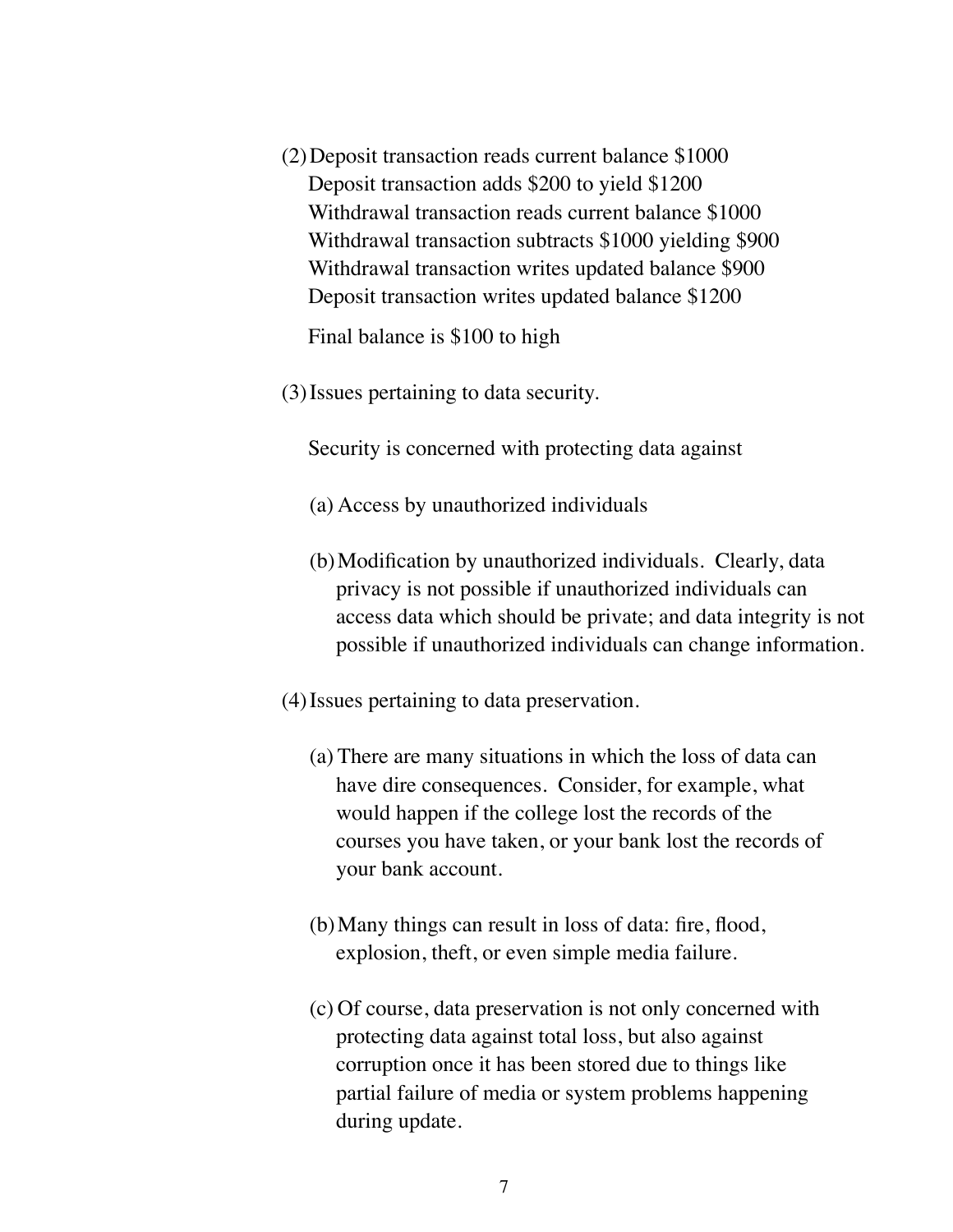## II. **Fundamental Concepts of Database Management Systems**

## A. The Notion of Data Persistence

- 1. Thus far, almost everything we have done has involved objects that reside in main memory (RAM) on some computer. This means, of course that those objects "live" only while the program is running, and cease to exist when the program is terminated, either via normal exit or as a result of a system crash, power failure, etc.
	- a) This is a consequence of the fact that the CPU can only directly manipulate information that is stored in main memory. Information stored elsewhere (e.g. on disk) must be brought into main memory before it can be manipulated.
	- b) Note that access times for current main memory technologies is on the order of 60-70 ns. Access time for data on disk is on the order of 10 ms. Since 1 ms is 1 million ns, this is over a 100,000 to 1 ratio!
- 2. Obviously, for many applications this is not sufficient. We need some way to make certain objects PERSISTENT - to preserve them between runs of the program.

## *EXAMPLE*:

In the registration database example used in a CPS122 lab and in the RMI lab in this course - and which we will use again in a future lab - there is no persistence mechanism - all courses start out empty when we first run the program, and enroll/drop/grade operations are lost when the program exits. Though we've used the program to illustrate many interesting concepts, as it stands right now it's actually useless!

# *EXAMPLE:*

Recall the Video Store project you did in CPS122. Which objects need to be persistent?

*ASK*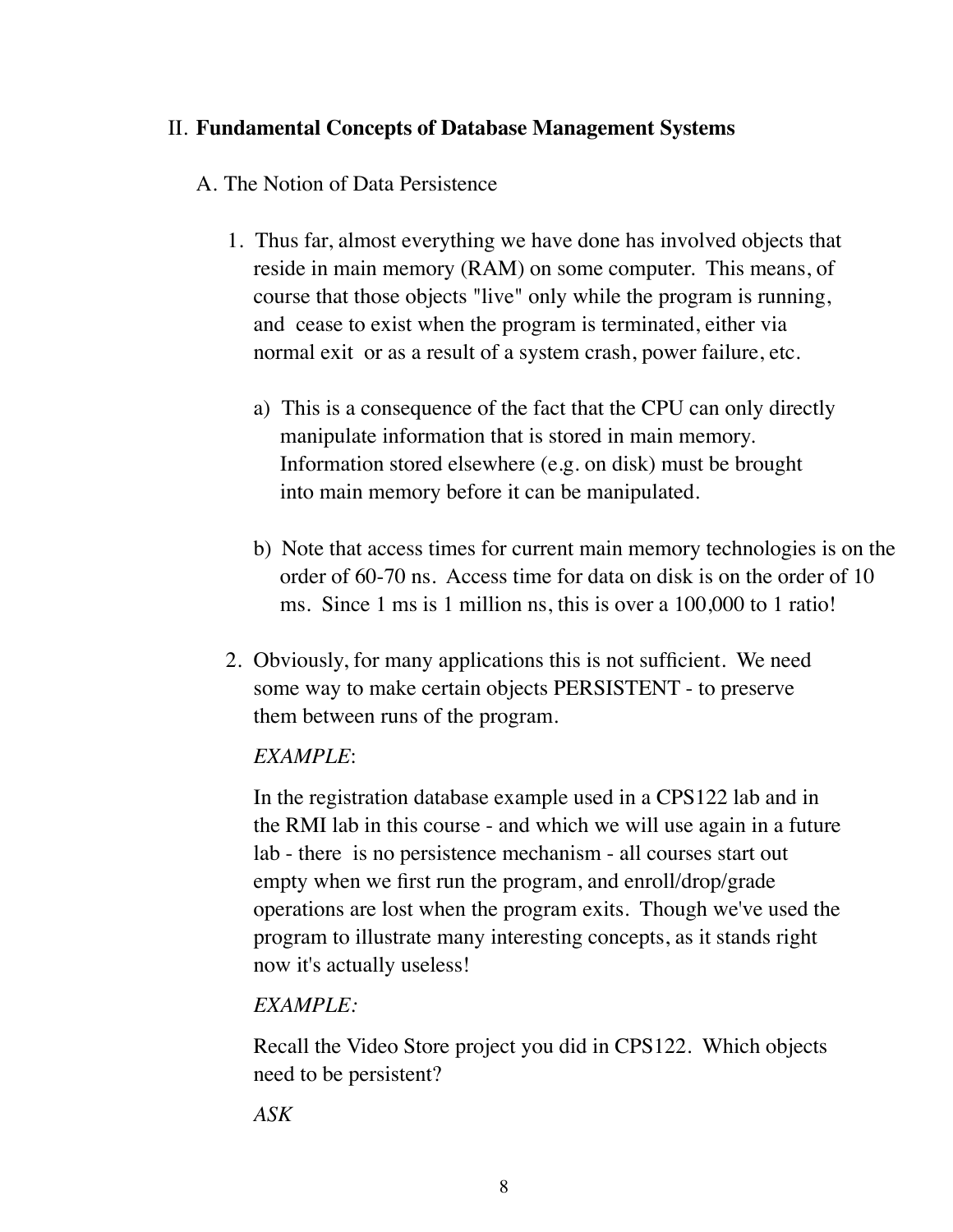- 3. Because this is so important, it turns out there are two broad ways of meeting this need.
	- a) The approach taken by many familiar applications, utilizing a File menu with New, Open, and Save options

However, this approach has very serious limitations.

#### *ASK*

(a) Data is saved only at certain times.

- i) When the user explicitly uses the Save menu option.
- ii) In some cases, automatically via some sort of autosave facility.

In either case, if the program crashes or the power is lost, all work done since the last Save is lost. This may be acceptable for applications like a word processor (especially one with auto-save where the information loss in the case of a crash may be relatively small), but is obviously not acceptable for recording transactions in a bank or an e-commerce system.

- (b)It the stored database is large, then an "Open" or "Save" operation can take a great deal of time.
- b) Another approach is to make use of information that resides primarily on disk, with a portion of the information temporarily copied to main memory for access/update, and with changes made to the in-memory copy immediately written back to disk, on a transaction-by-transaction basis.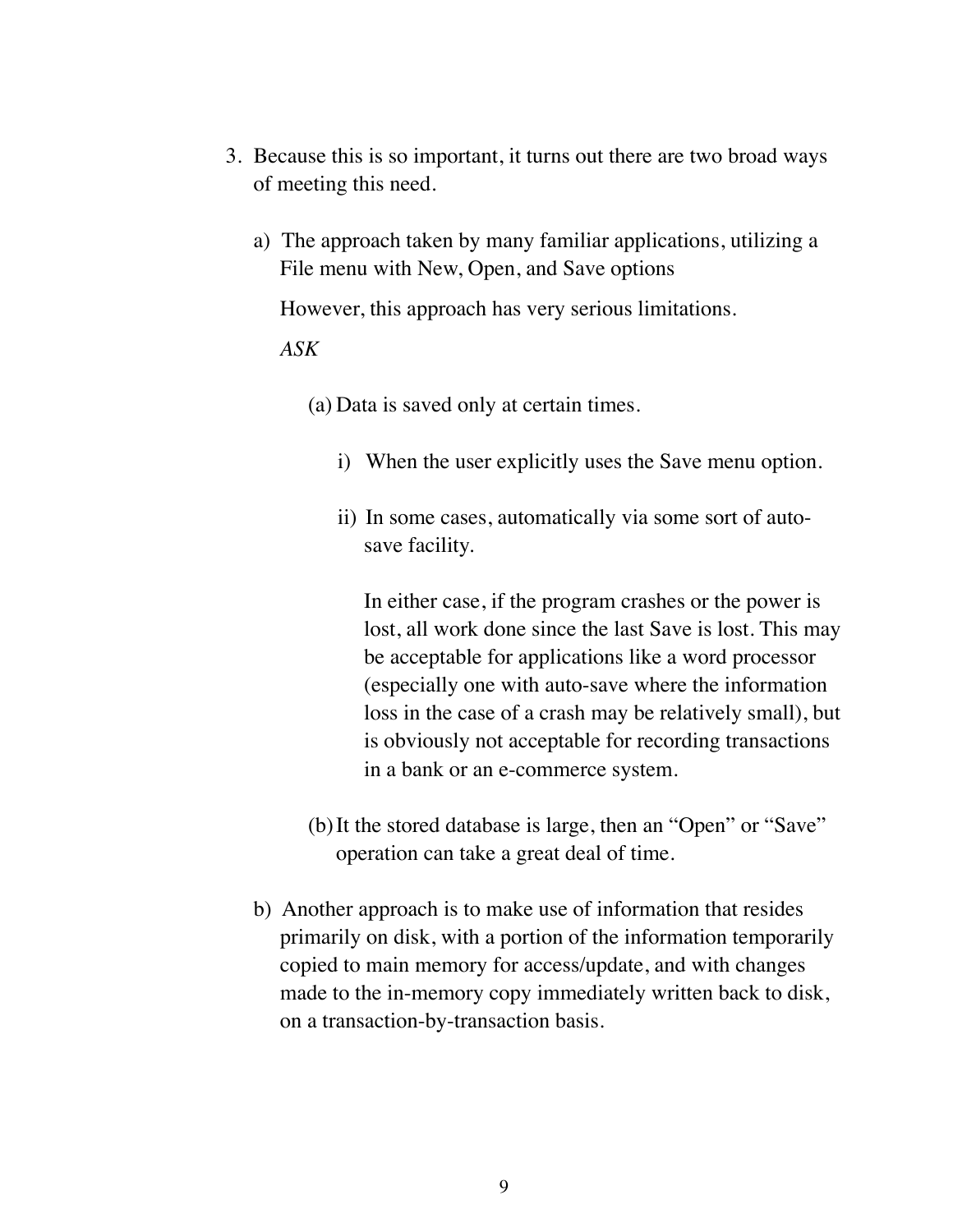- B. There are actually two broad approaches that can be taken to providing persistence by storing information on disk: a file-processing approach and a database management system approach. (The latter, of course, is the subject of this unit of the course.)
	- 1. Historically, these two approaches evolved successively.
		- a) Early computer applications were always developed using the file processing approach, because that was the only approach known.
		- b) The DBMS approach was developed in the 1960's, and has come to be used in a variety of application areas - many falling into the broad category of "business data processing", but for other areas as well.
	- 2. The file-processing approach is characterized by a close relationship between programs and data.
		- a) Each program is written to process a certain file or group of files and must embody detailed knowledge about the structure of each file it uses.

Example: A program written in a C-like language that accesses a file of students might contain or include a declaration like this

```
struct Student
{
     char[7] id;
     char[15] last_name;
     char[15] first_name;
     char[4] major;
};
```
b) As a corollary, any change in the structure of the file will necessitate a change in the program. In particular, if several programs access the same file, then if the requirements for one change calling for adding a field, then all the programs need to change.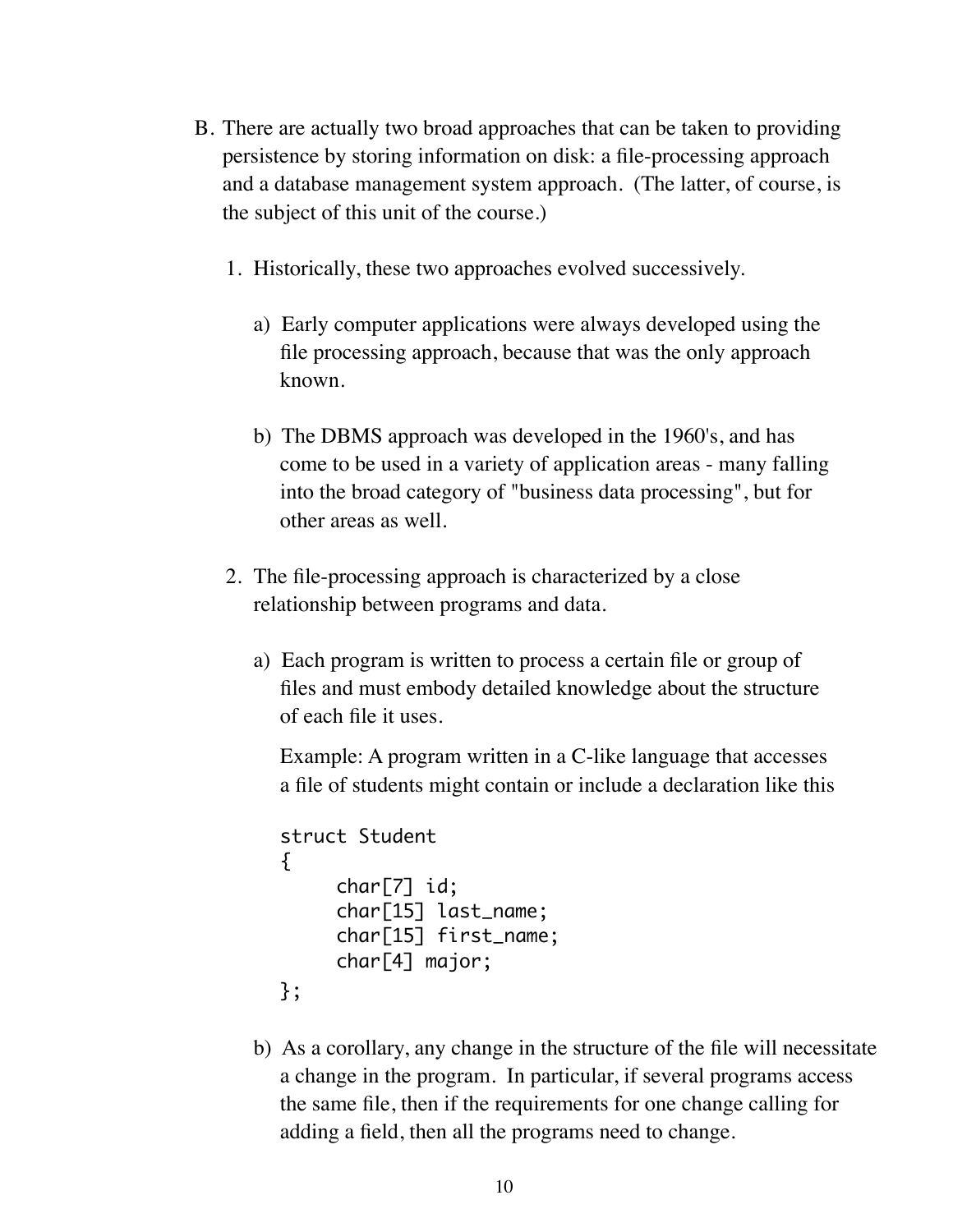Example: Suppose one of the programs needed this file to also contain the student's birth date. Then a field would need to be added to the declaration for struct Student, affecting all of the programs (at least to the extent of calling for a recompilation).

- c) To avoid this unintended coupling between unrelated programs, it is common to design file-processing type systems so that each application area "owns" its own files.
- d) File-processing based systems, then, tend to be characterized by a proliferation of application-specific files, each with its own format. Certain data items are stored redunantly - i.e. in more than one place in the database. This, however, creates new problems:

### ASK CLASS

- (1)Wasted storage (becoming less of a problem as storage costs go down, but still a concern, especially when one thinks of backup using a network.)
- (2)Update problems: when an item of information has to be changed, it may need to be changed in several different places in the database. This means extra work each time an update has to be done.
- (3)Inconsistency problems: over time, it is possible that the database may contain two different values for the same data item in two different places, because some update operation did not catch all of the places that need to be changed. This causes confusion.

Example: Gordon's first computerized registration system maintained a separate student file for each academic term. Each file contained various personal data on the student, the name of his advisor, and a list of the courses he/she was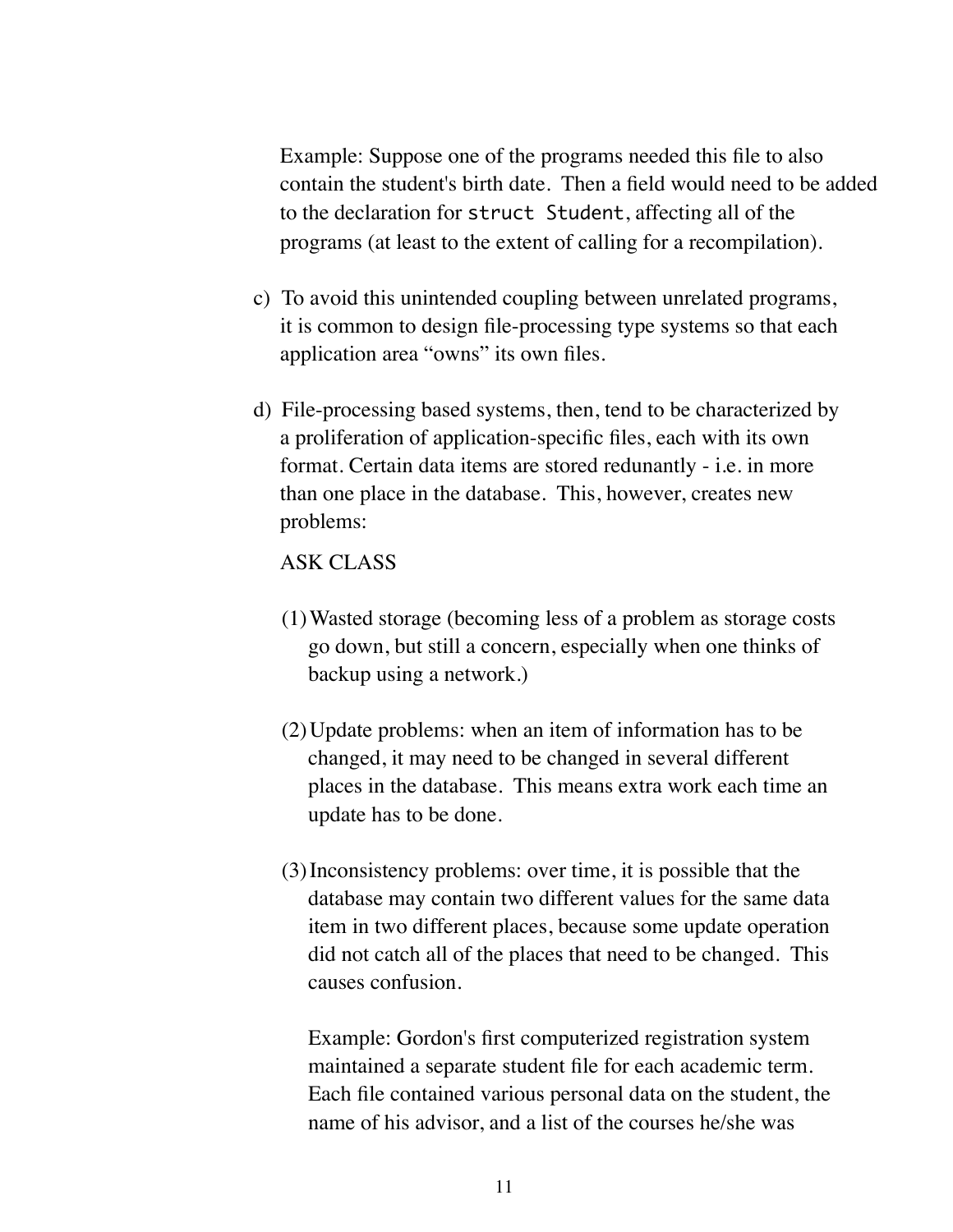enrolled in that term. The file also contained space to record the grades for each course taken, though of course these slots would not be filled in until after the end of the term.

- (a) As registration time for a new term approached, the computer center would copy data from the current term's file into a file for the new term, blanking out the list of courses registered for but leaving all else intact.
- (b)At some point in time, the registrar's office could have three different files active:
	- i) The term just completed, awaiting the posting of grades and printing of grade reports, plus the possibility of grade changes by the professor.
	- ii) The current term.
	- iii)The upcoming term, since registration for a new term is held about five weeks into the preceding term.
- (c) Any change in basic student information would have to be posted to ALL the active files. Sometimes, this would not be done.
	- i) In one case, a student changed into the computer science major in mid-term, and I was assigned as her advisor. This was duly recorded in the current term's file; however, the file for the new term had already been created, containing her old advisor's name, and this was not changed.
	- ii) As a result, I got her grade report for one term, but the next term the grade report was sent to her old advisor. We caught this, and the file was updated; but not before the outdated information had been propagated into yet another term's file.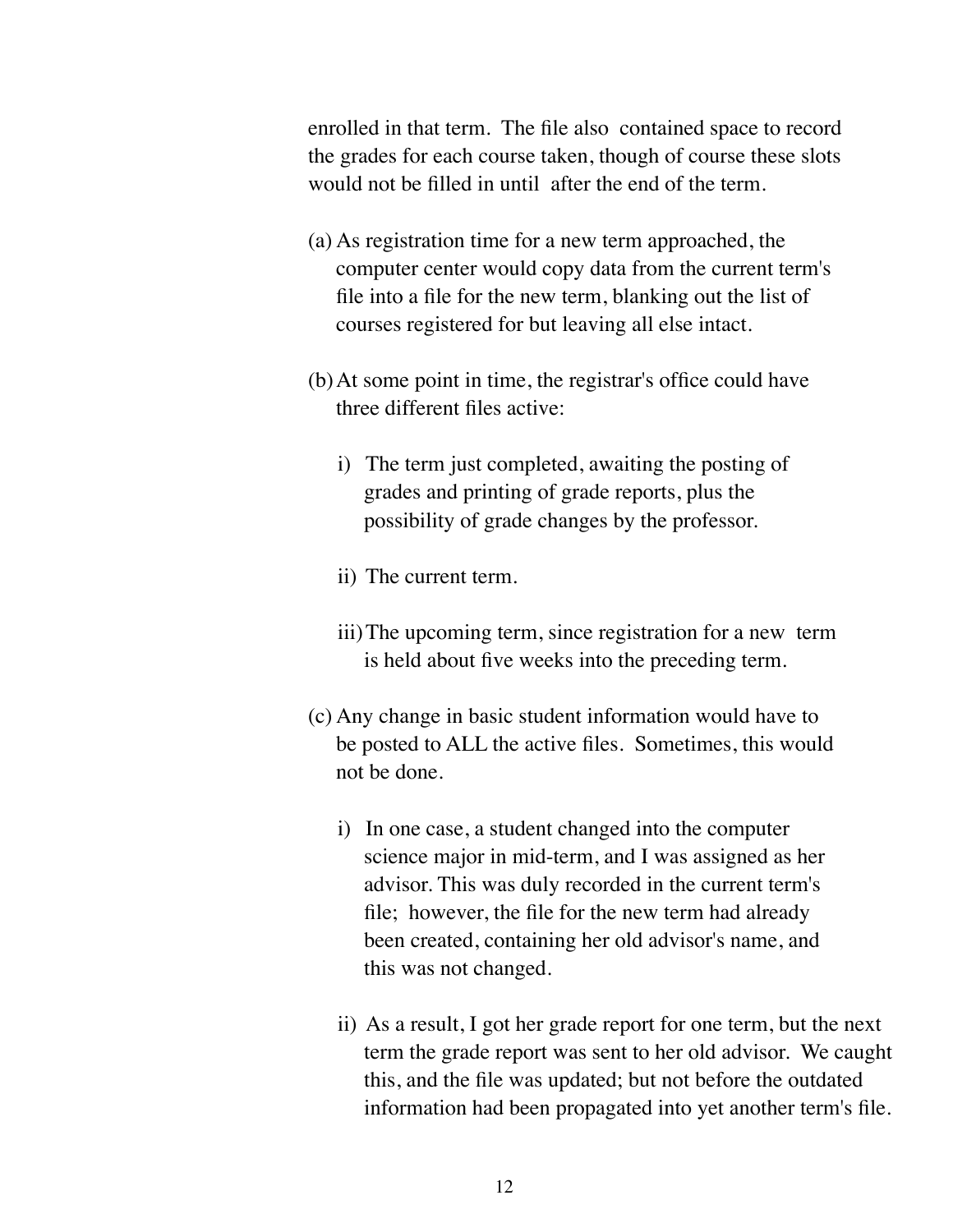- iii)It took multiple terms before all the records agreed that I was this student's advisor. In one case, she was sent back from registration because my signature was on her card and the computer said someone else was her advisor (a year after she had changed majors)!
- (4)Data isolation problems: it is not easy in such a system to pull together a report containing all the information stored on one particular entity, since it is scattered over many files, each with a distinctive format.
- 3. In contrast, a database management system approach breaks the tight coupling between application programs and data, by putting a software layer in between:

**USEDS** 

| u ji nij                                     |  |  |
|----------------------------------------------|--|--|
| Application Programs                         |  |  |
| <b>DBMS</b>                                  |  |  |
| Actual data (stored in<br>one or more files) |  |  |

Application programs that need data do not get it directly from the files where it is stored, but rather from the DBMS, which in turn gets it from the file. Application programs are not allowed to access the data directly.

C. In addition to the data itself, the database maintained by the DBMS also contains META-DATA: data about the data.

This takes the form of a data dictionary, which contains at least two things for each data item in the database:

1. A standard name for the data item which application programs use when they want to access it - e.g.

student.id, student.last\_name, student.first\_name, student.major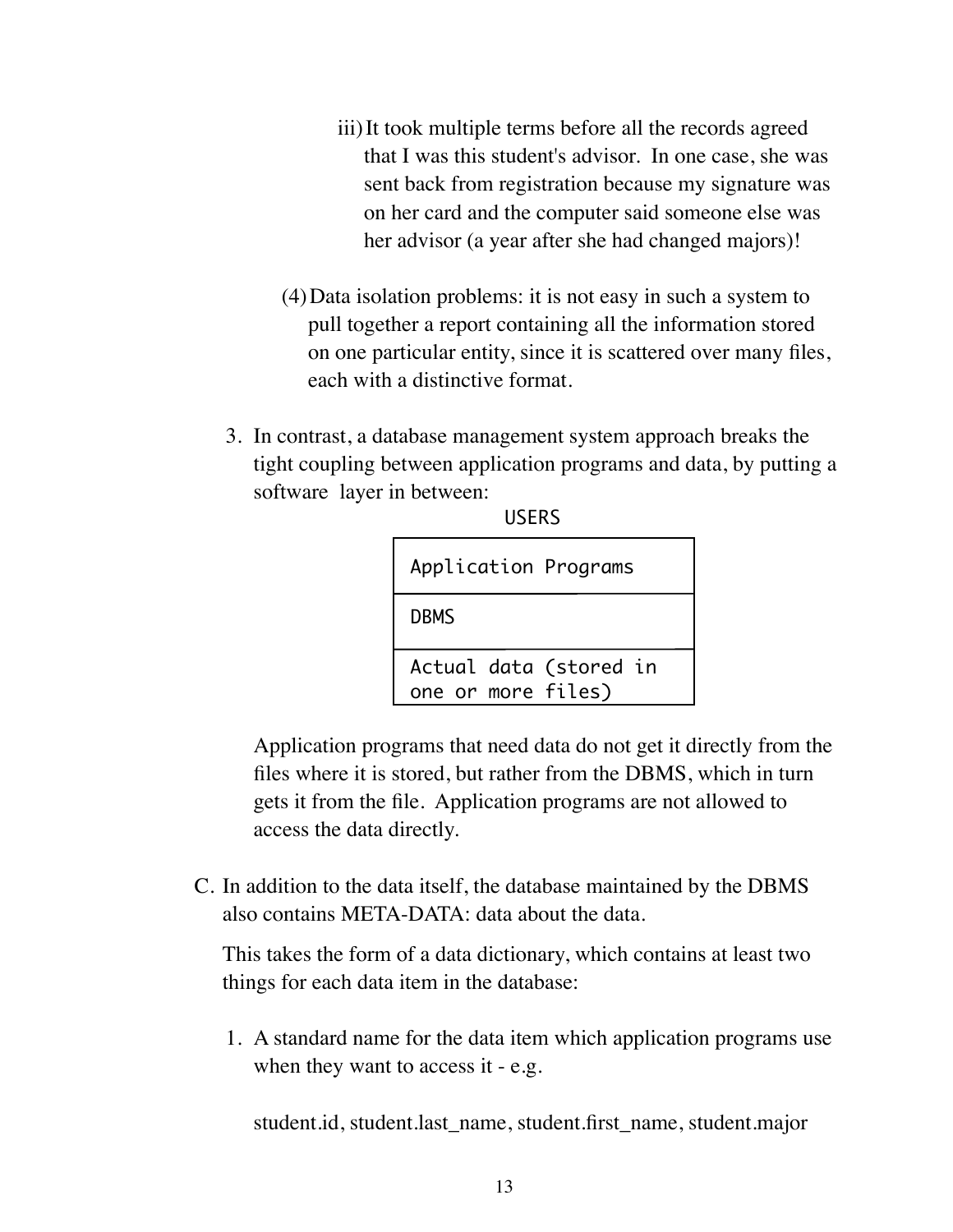which specifies where the data item is stored (what table it is in, and what column in the table), so that the DBMS can locate it.

2. DEMO:

Open a terminal window to system db2 version of registration database; widen it

```
db2 - tconnect to cps221 user bjork;
list tables;
describe table student;
```
- D. A DBMS can facilitate addressing the key issues of privacy, security, integrity and preservation that we looked at earlier.
	- 1. The above demonstration showed only part of the meta-data for student. In addition to the data type information, the meta-data may include integrity constraints

Often, the values of certain items in a database are logically constrained to only certain possibilities.

(1)Example: in the student table, the field id is declared to be the primary key - which implies that no two rows can contain the same value - and also declared to prohibit a null value

Demo:

```
select * from student;
insert into student values('7777777', 
     'Gopher', 'Gertrude', 'ART');
insert into student values('1111111', 'Horse',
     'Horace', 'CPSC');
```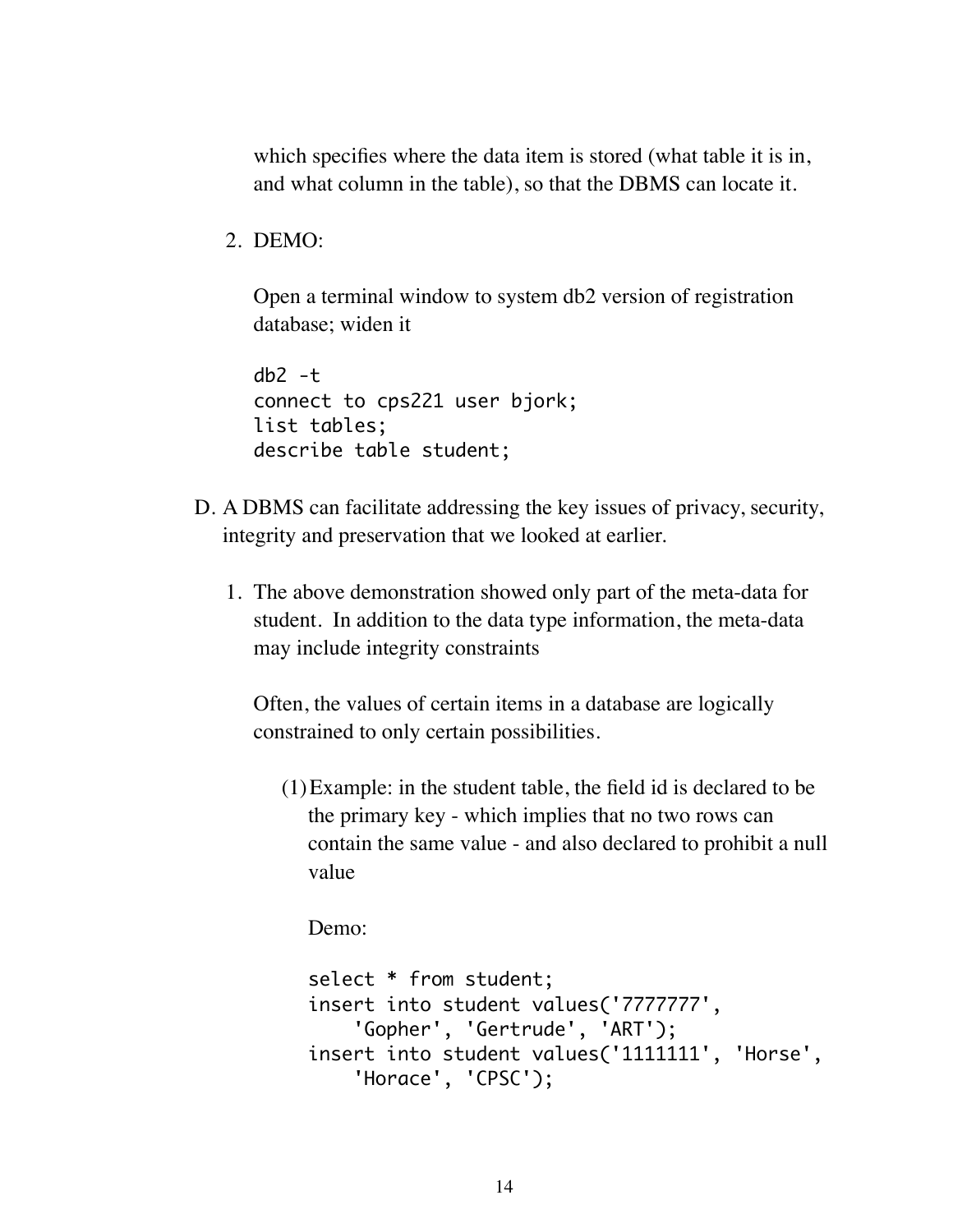- (2)Example: a grade field in a registration system may only contain values like  $A, A-, B+, \ldots, D-, F, I$  or W. Any other value (e.g. Z) is meaningless. It is important for software that modifies such an item to ensure that the new value obeys the appropriate constraints.
	- (a) Under a file-processing approach, this is difficult since each program that accesses the data must know and apply the constraints. The problem becomes especially severe if a new constraint must be added or an existing one altered: every program accessing the data must be modified to the new rules.
	- (b)Under a DBMS approach, the data dictionary entry for the item can contain constraint information which the DBMS software can check whenever the item is changed, since all changes to the item are done through the DBMS.

DEMO: insert into course\_taken values('1111111', 'BCM', '103', '2009FA', 4, 'Z');

- (3)Good use of integrity constraints facilitates preserving data integrity - one of the key issues we looked at earlier.
- 2. Another type of information that may be present in the metadata is security constraints: rules as to who is allowed to examine or update a given data item.
	- a) In a file processing system, security must be done on a file by file basis: any user having read/write access to a file has read/ write access to all the fields in it
	- b) In a DBMS system, security can be applied item by item. For example, a student might be allowed to see (but not change) only the grades he/she has earned; the registrar might be allowed to both see and change the grades of any student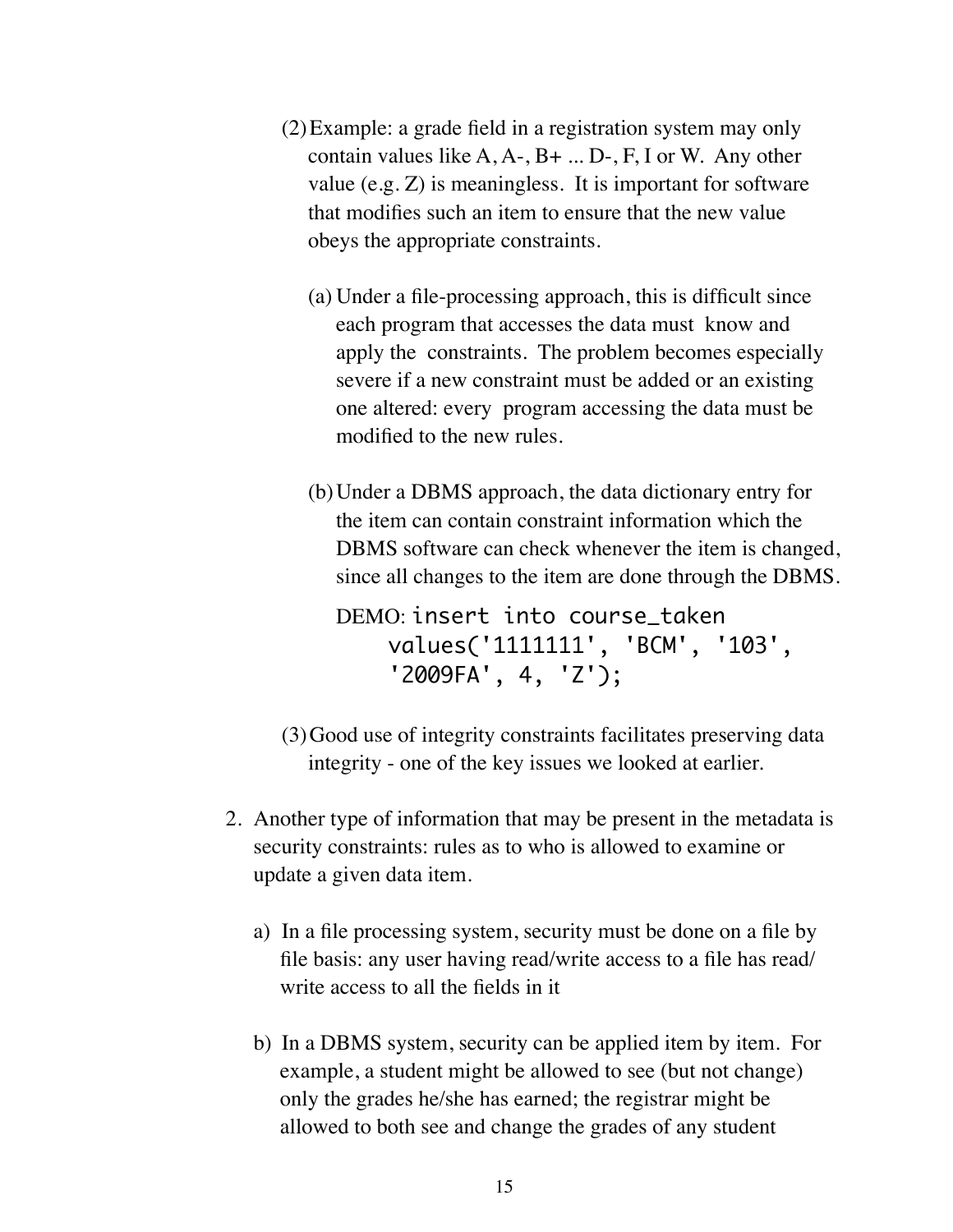```
DEMO: connect to db2demos user bjork;
    set schema registrar;
    select * from course_taken;
    update course_taken set grade = 'C+' 
        where id = '5555555' and
             department = 'BCM' and
             	 	 course_number = '101';
    select * from course_taken;
    connect to db2demos user aardvark;
    set schema registrar
    select * from course_taken;
    select * from student_info;
    update course_taken set grade = 'A'
        	 	 where id = '1111111';
```
- c) Good use of security constraints can facilitate both preserving data privacy and data security - tw more of the key issues we looked at earlier.
- 3. A DBMS can take care of concurrency issues without the various programs accessing the same database even needing to be aware of each other - we discuss this in CPS352 .
	- a) In a file-processing system, every program that accesses a shared file needs to be aware of all the other possible accesses to that file. (Or - and more typically - files are locked so that only one program can be modifying a given file at a time.)
	- b) A DBMS can manage concurrent access to data automatically.

#### DEMO:

start two "bjork" connections to db2demos using  $db2 - t + c$ widen windows in both windows: select \* from accounts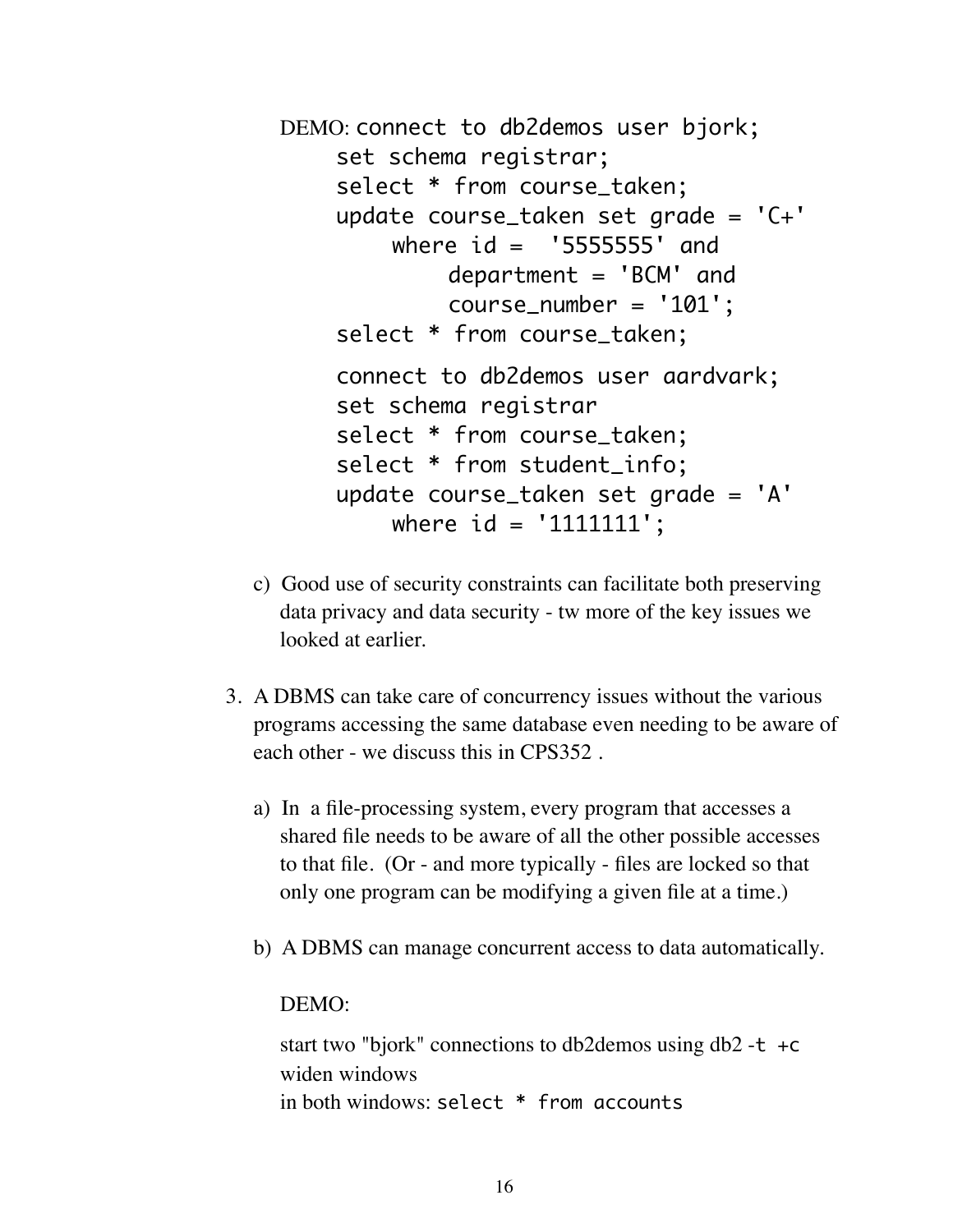Now consider the following series of operations, which might be used to effect a transfer of money from one account to another. Clearly, we don't want someone else to be able to see the balances between these two operations, lest he/she mistakenly believe that 'Aardvark' has \$100 more than he really does

update accounts set checking\_balance = checking\_balance + 100 where number =  $42$ ; update accounts set savings\_balance = savings\_balance - 100 where number =  $42$ ;

- c) Demo how DBMS handles this as follows:
	- (1)Issue the first update from one window, then try select \* from accounts;
	- (2)Now issue the same query from the other window; Note how it shows the old value.
	- (3)Do the second update and show how the first window now has both updated values.
	- (4)Repeat showing how the second window still shows the old values.
	- (5)Commit the transaction.
	- (6)Show how the second window can now "see" the updated balances

(Note: normally db2 treats each statement as a transaction; issuing +c at startup caused it to require an explicit commit to end a transaction.

4. Finally, a DBMS can help take care of issues pertaining to system crashes, backups, etc in such a way as to ensure there is no loss of data for transactions that have already completed. Again, we discuss this in CPS352.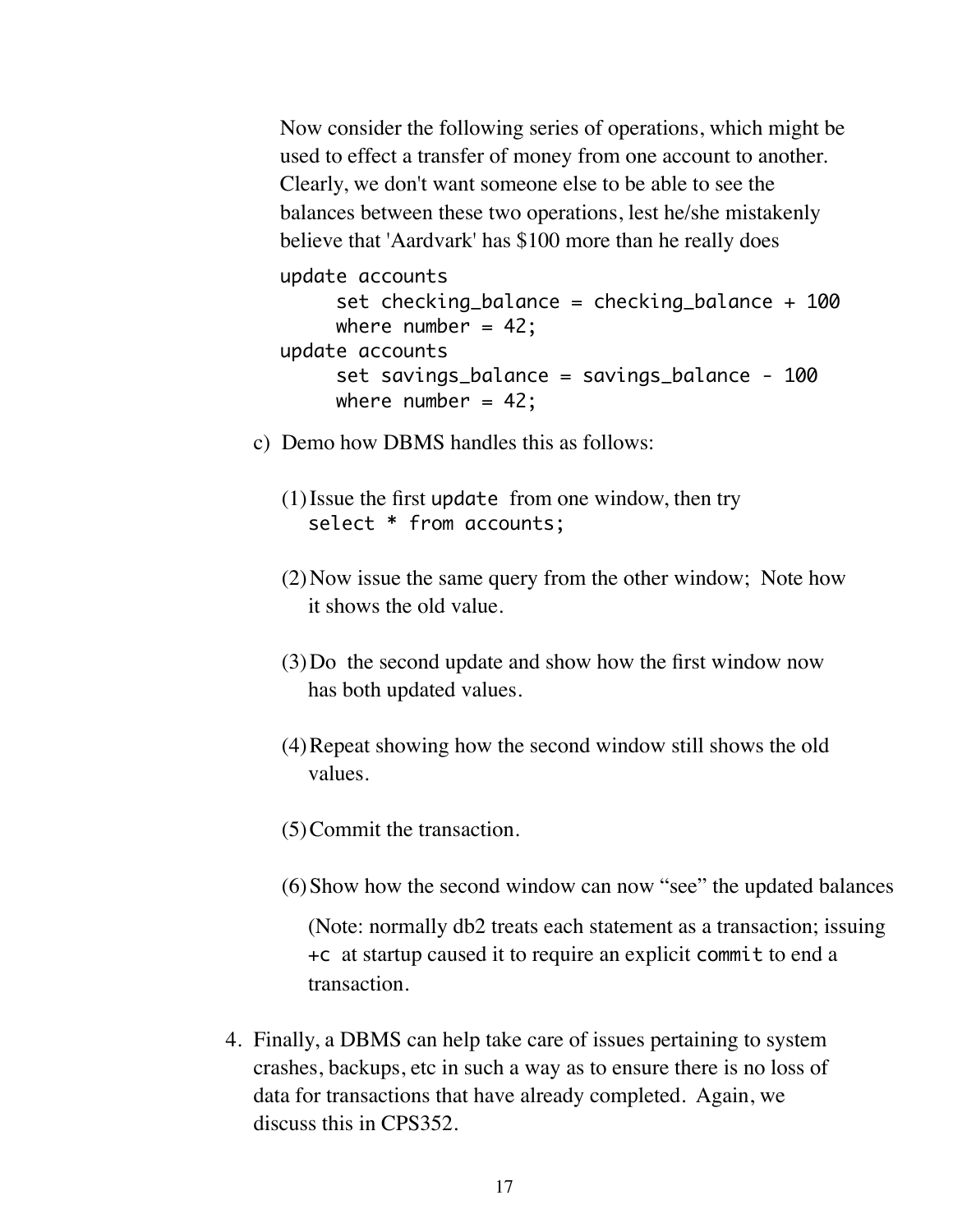- E. DBMS's also often make it easier for users to get at the data in an ad hoc way.
	- 1. Under a file processing approach, any access to data requires a program to be written for that purpose.

For example, the get a report of total enrollement in all courses in our sample registration database, a program would have to be written containing:

- The definition of the record layout.
- Code to open and close the file.
- A loop like the following:

```
count = 0.0;
for each record in the enrollment file
    count ++;
```
- Code to print the final value of count

If no program has been written to generate a given type of report, then someone who needs that type of report must either do without or be willing to have a programmer paid to write it (and be willing to wait until he/she can finish the program!)

2. Most DBMS's also include a QUERY LANGUAGE which allows a moderately sophisticated user to get at information in the data base directly, without going through an application program.

Example: A DBMS that supports the SQL query language would allow an interactive user to get an answer to the above question by typing a query like:

```
connect to cps221;
select 'Total enrollment is ', count(*)
            from enrolled_in;
```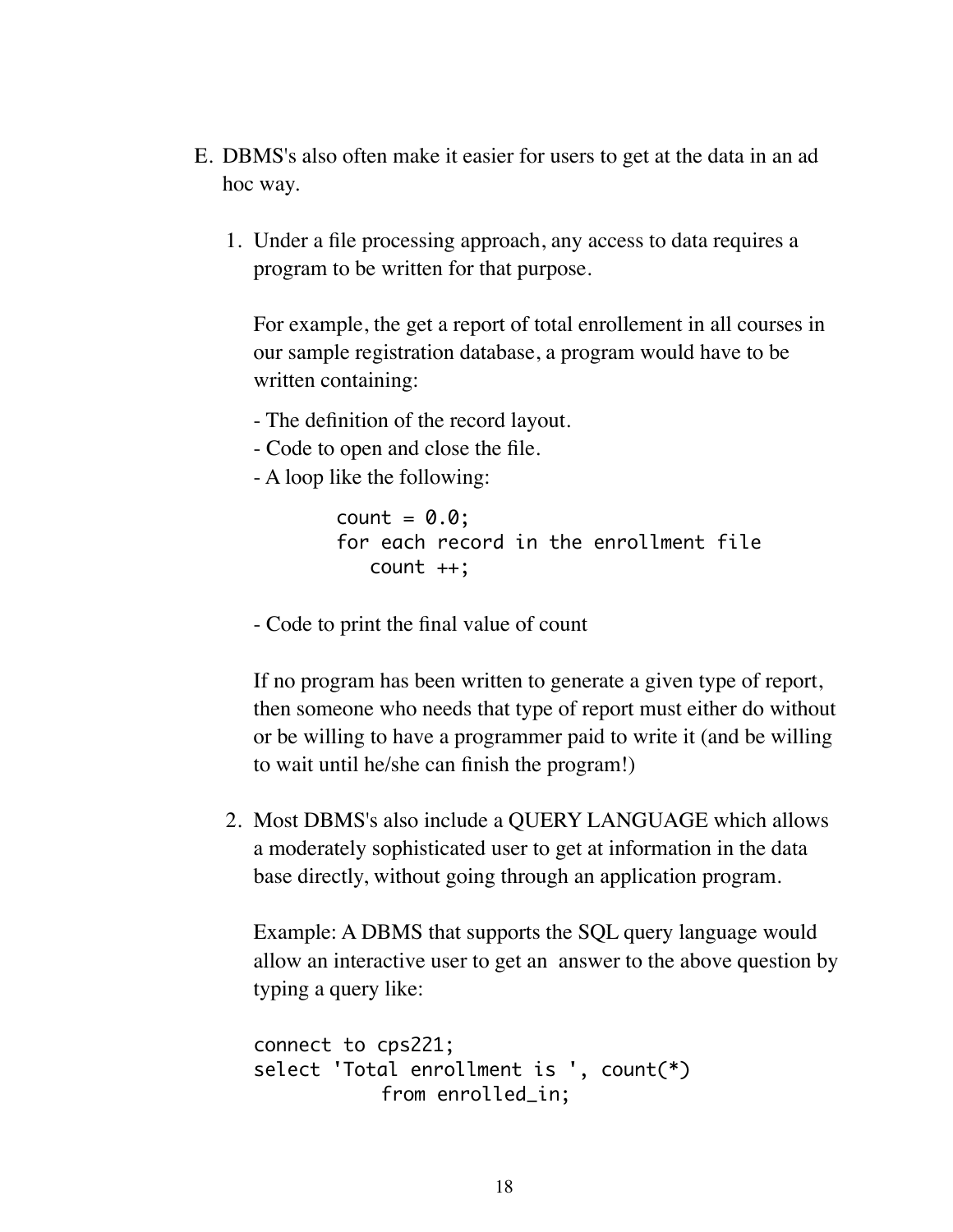- a) Such queries are possible because the data dictionary is able to provide a translation between item names such as enrolled\_in and actual physical locations in the database.
- b) Thus, our picture becomes:

| <b>USERS</b>         |                |
|----------------------|----------------|
| Application Programs | Query Language |
| <b>DBMS</b>          |                |
| Actual data files    |                |

Thus, our DBMS has two interfaces: one for application programs (which may call the DBMS using the regular procedure call mechanism of the language they are written in), and one for direct access by end users, using a query language.

(In fact, some microcomputer DBMS's have only the latter interface.)

- 3. Recall the distinction we made earlier between "data" and "information". The query interface allows users of the database to not only access the raw data, but also to perform various operations that convert it into useful information.
- F. We have seen that putting a DBMS software layer between the data and users of the data has many advantages in terms of eliminating redundancy and inconsistency while facilitating security, integrity, multi-user access and end-user queries.
	- 1. However, there is a price tag on this: the additional layer of software can result in a performance penalty: